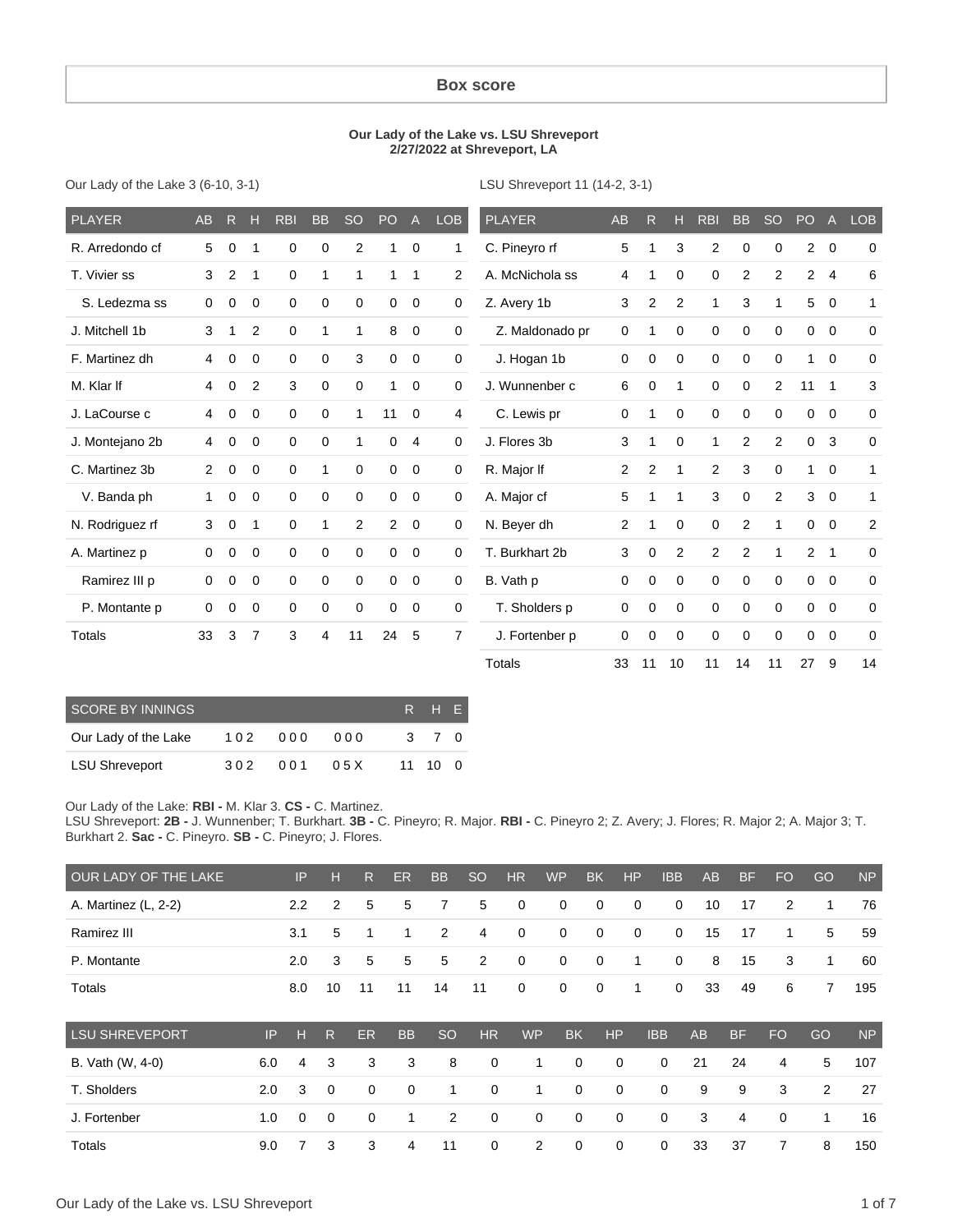Our Lady of the Lake: **Batters Faced -** A. Martinez 17; Ramirez III 17; P. Montante 15. **HBP -** P. Montante. LSU Shreveport: **Batters Faced -** B. Vath 24; T. Sholders 9; J. Fortenber 4.

**Start:** 5:00 PM **Duration:** 3:10 **Attendance:** 0

Weather: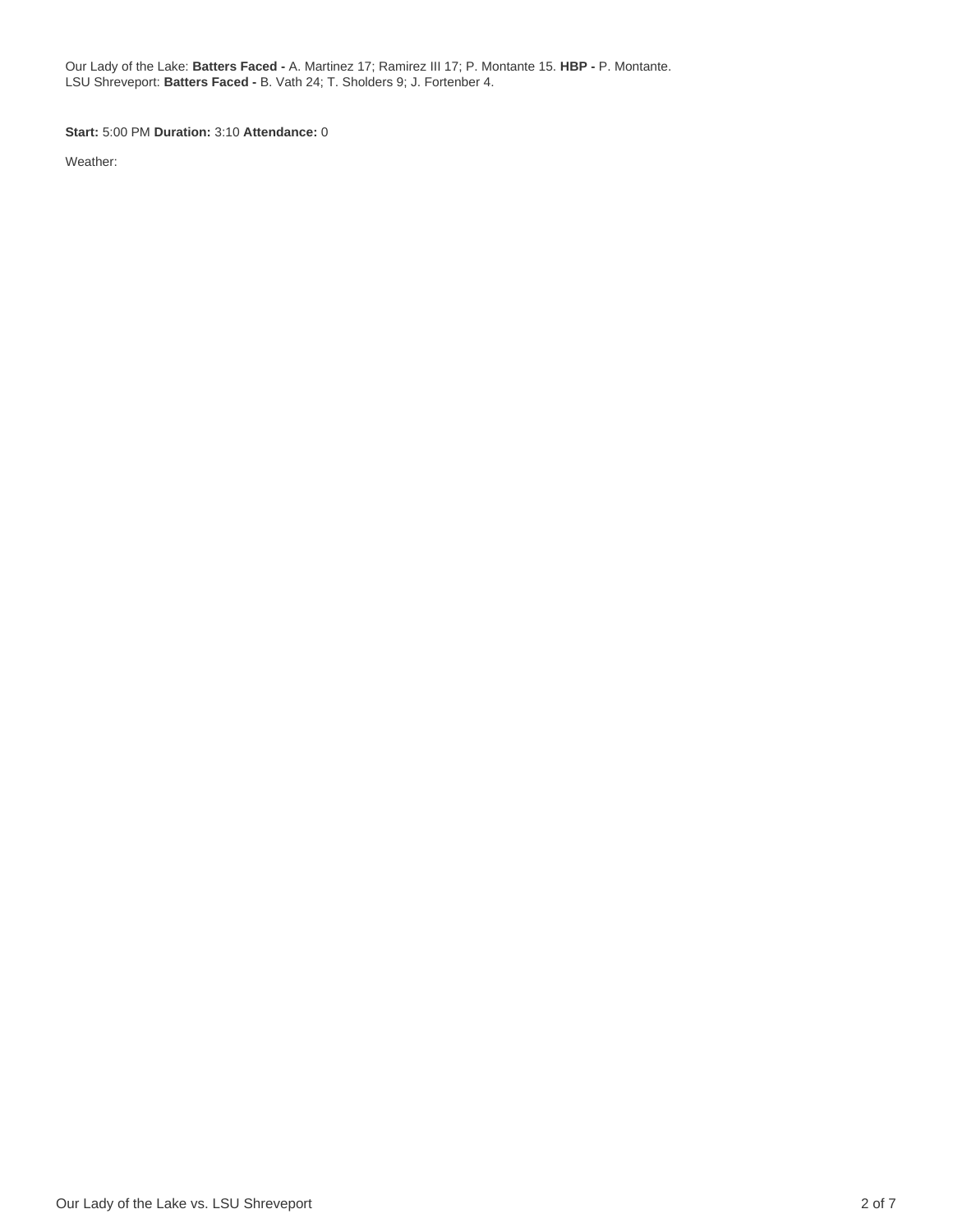# **Scoring Summary**

| <b>INNINGS</b>               | <b>PLAY</b>                                                                                                                  | $V - H$  |
|------------------------------|------------------------------------------------------------------------------------------------------------------------------|----------|
| Our Lady Of The Lake<br>1st  | M. Klar singled to first base, RBI; J. Mitchell advanced to second; T. Vivier scored.                                        | $1 - 0$  |
| <b>LSU Shreveport</b><br>1st | J. Flores walked, RBI; Z. Avery advanced to second; A. McNichola advanced to third; C. Pineyro scored.                       | $1 - 1$  |
| <b>LSU Shreveport</b><br>1st | R. Major walked, RBI; J. Flores advanced to second; Z. Avery advanced to third; A. McNichola scored.                         | $1 - 2$  |
| <b>LSU Shreveport</b><br>1st | A. Major grounded out to 2b, RBI; R. Major advanced to second; J. Flores advanced to third; Z. Avery scored.                 | $1 - 3$  |
| Our Lady Of The Lake<br>3rd  | M. Klar singled to pitcher, 2 RBI; J. Mitchell scored; T. Vivier scored.                                                     | $3 - 3$  |
| <b>LSU Shreveport</b><br>3rd | T. Burkhart walked, RBI; N. Beyer advanced to second; R. Major advanced to third; J. Flores scored.                          | $3 - 4$  |
| <b>LSU Shreveport</b><br>3rd | C. Pineyro singled to pitcher, RBI; T. Burkhart advanced to second; N. Beyer advanced to third; R. Major scored.             | $3 - 5$  |
| <b>LSU Shreveport</b><br>6th | R. Major tripled to right field, RBI; Z. Maldonado scored.                                                                   | $3 - 6$  |
| <b>LSU Shreveport</b><br>8th | A. Major singled to right field, 2 RBI; R. Major advanced to third; C. Lewis scored; Z. Avery scored.                        | $3 - 8$  |
| <b>LSU Shreveport</b><br>8th | T. Burkhart walked, RBI; N. Beyer advanced to second; A. Major advanced to third; R. Major scored.                           | $3 - 9$  |
| <b>LSU Shreveport</b><br>8th | C. Pineyro flied out to rf, sacrifice fly, RBI; T. Burkhart advanced to second; N. Beyer advanced to third; A. Major scored. | $3 - 10$ |
| <b>LSU Shreveport</b><br>8th | Z. Avery walked, RBI; A. McNichola advanced to second; T. Burkhart advanced to third; N. Beyer scored.                       | $3 - 11$ |

# **All Plays**

## **Our Lady of the Lake Top of 1st Inning**

R. Arredondo grounded out to ss. (1 out)

T. Vivier singled to left field.

J. Mitchell walked; T. Vivier advanced to second.

F. Martinez struck out swinging. (2 out)

**M. Klar singled to first base, RBI; J. Mitchell advanced to second; T. Vivier scored.**

J. LaCourse flied out to rf. (3 out)

**Inning Summary: 1 Runs , 2 Hits , 0 Errors , 2 LOB**

## **LSU Shreveport Bottom of 1st Inning**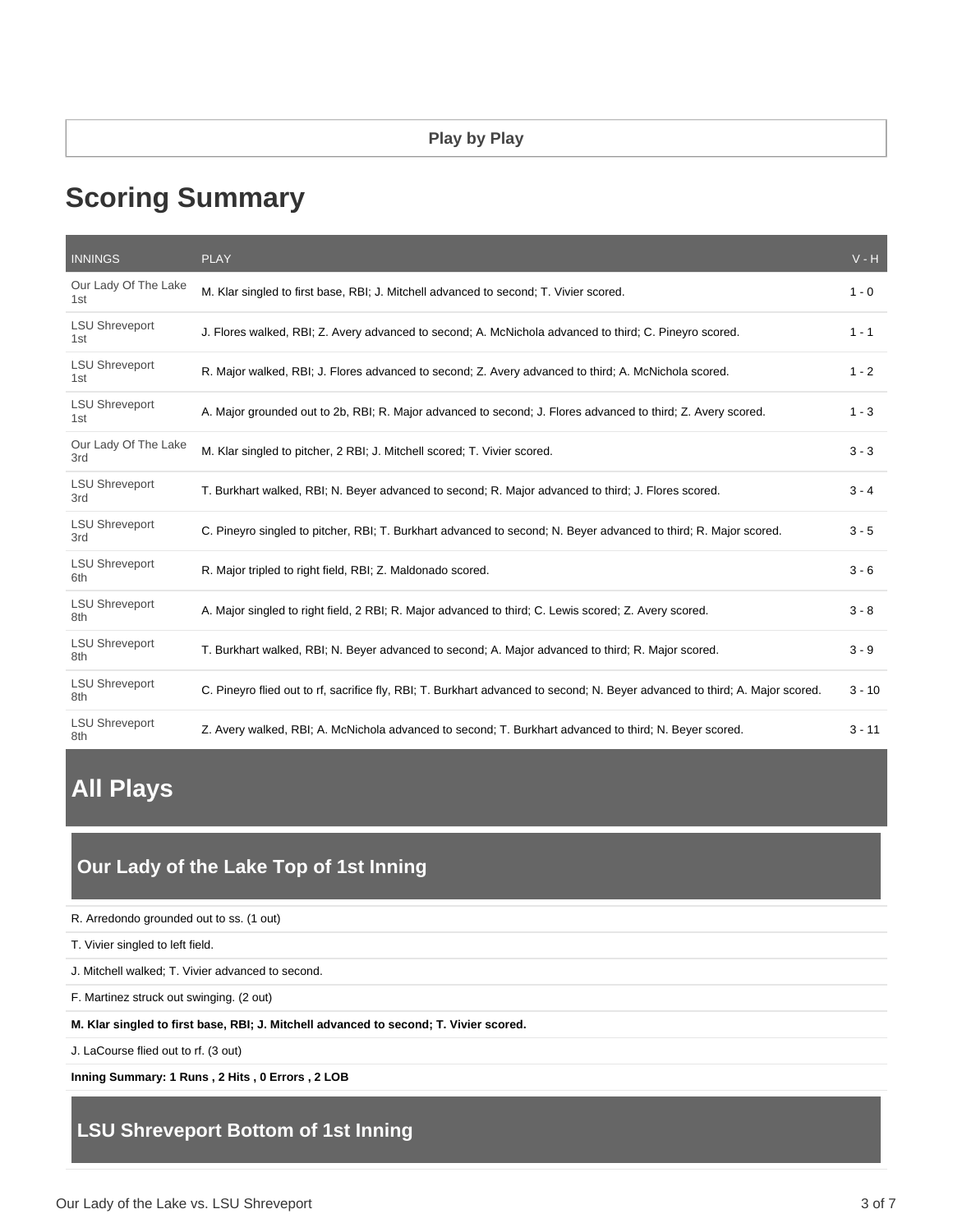C. Pineyro singled to second base.

C. Pineyro stole second.

A. McNichola walked.

Z. Avery walked; A. McNichola advanced to second; C. Pineyro advanced to third.

J. Wunnenber struck out swinging. (1 out)

**J. Flores walked, RBI; Z. Avery advanced to second; A. McNichola advanced to third; C. Pineyro scored.**

**R. Major walked, RBI; J. Flores advanced to second; Z. Avery advanced to third; A. McNichola scored.**

**A. Major grounded out to 2b, RBI; R. Major advanced to second; J. Flores advanced to third; Z. Avery scored.**

N. Beyer flied out to lf. (3 out)

**Inning Summary: 3 Runs , 1 Hits , 0 Errors , 2 LOB**

## **Our Lady of the Lake Top of 2nd Inning**

J. Montejano popped up to ss. (1 out)

C. Martinez walked.

N. Rodriguez struck out looking. (2 out)

C. Martinez out at second c to ss, caught stealing. (3 out)

**Inning Summary: 0 Runs , 0 Hits , 0 Errors , 1 LOB**

## **LSU Shreveport Bottom of 2nd Inning**

- T. Burkhart struck out swinging. (1 out)
- C. Pineyro tripled to right field.

A. McNichola struck out looking. (2 out)

Z. Avery struck out swinging. (3 out)

**Inning Summary: 0 Runs , 1 Hits , 0 Errors , 1 LOB**

## **Our Lady of the Lake Top of 3rd Inning**

R. Arredondo grounded out to ss. (1 out)

T. Vivier walked.

J. Mitchell singled to second base; T. Vivier advanced to third.

J. Mitchell advanced to second on a wild pitch.

F. Martinez grounded out to 3b. (2 out)

**M. Klar singled to pitcher, 2 RBI; J. Mitchell scored; T. Vivier scored.**

J. LaCourse reached on a fielder's choice to shortstop; M. Klar out at second ss to 2b. (3 out)

**Inning Summary: 2 Runs , 2 Hits , 0 Errors , 1 LOB**

## **LSU Shreveport Bottom of 3rd Inning**

J. Wunnenber fouled out to 1b. (1 out)

J. Flores walked.

J. Flores stole second, advanced to third on the error.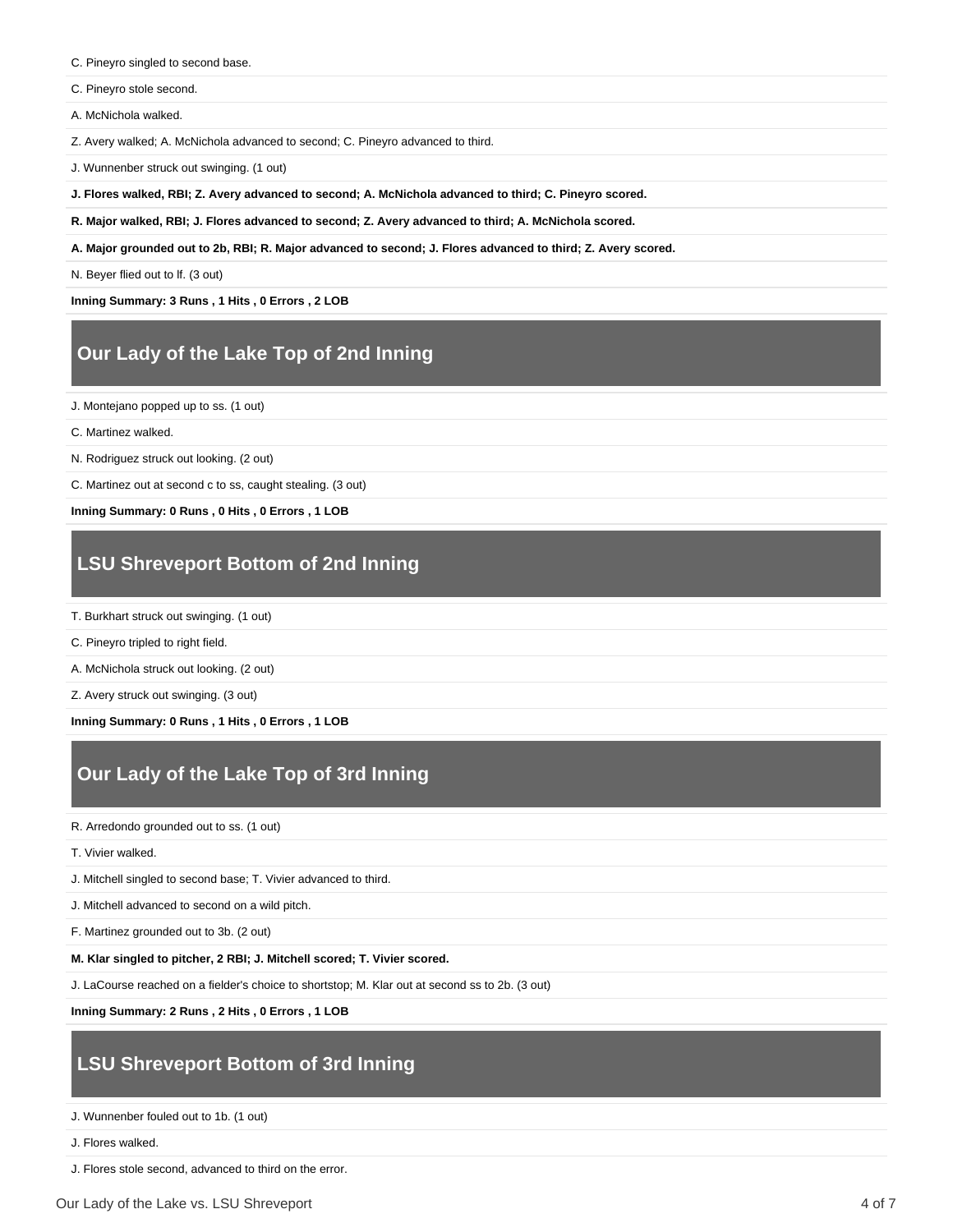R. Major walked.

A. Major struck out swinging. (2 out)

N. Beyer walked; R. Major advanced to second.

Ramirez III to p for A. Martinez.

**T. Burkhart walked, RBI; N. Beyer advanced to second; R. Major advanced to third; J. Flores scored.**

**C. Pineyro singled to pitcher, RBI; T. Burkhart advanced to second; N. Beyer advanced to third; R. Major scored.**

A. McNichola reached on a fielder's choice; C. Pineyro out at second ss unassisted. (3 out)

**Inning Summary: 2 Runs , 1 Hits , 0 Errors , 3 LOB**

### **Our Lady of the Lake Top of 4th Inning**

J. Montejano flied out to rf. (1 out)

C. Martinez grounded out to 3b. (2 out)

N. Rodriguez struck out swinging. (3 out)

**Inning Summary: 0 Runs , 0 Hits , 0 Errors , 0 LOB**

### **LSU Shreveport Bottom of 4th Inning**

Z. Avery singled to second base.

J. Wunnenber struck out looking. (1 out)

J. Flores struck out swinging. (2 out)

R. Major grounded out to 2b. (3 out)

**Inning Summary: 0 Runs , 1 Hits , 0 Errors , 1 LOB**

### **Our Lady of the Lake Top of 5th Inning**

R. Arredondo struck out looking. (1 out)

T. Vivier struck out swinging. (2 out)

J. Mitchell struck out swinging. (3 out)

**Inning Summary: 0 Runs , 0 Hits , 0 Errors , 0 LOB**

## **LSU Shreveport Bottom of 5th Inning**

A. Major grounded out to 2b. (1 out)

N. Beyer walked.

T. Burkhart singled to second base; N. Beyer advanced to second.

C. Pineyro grounded out to 1b unassisted; T. Burkhart advanced to second; N. Beyer advanced to third. (2 out)

A. McNichola struck out swinging. (3 out)

**Inning Summary: 0 Runs , 1 Hits , 0 Errors , 2 LOB**

## **Our Lady of the Lake Top of 6th Inning**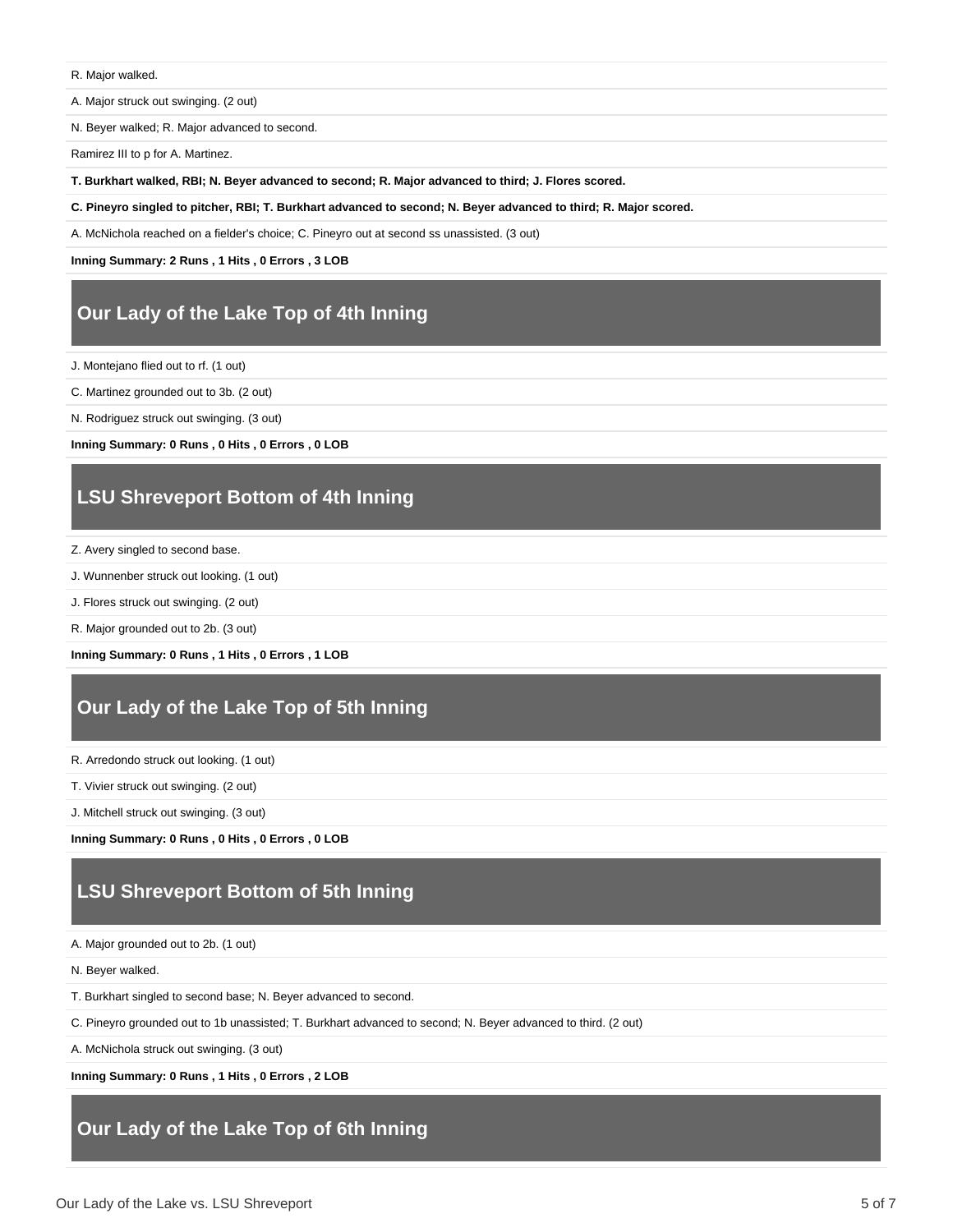F. Martinez struck out swinging. (1 out)

M. Klar flied out to cf. (2 out)

J. LaCourse struck out swinging. (3 out)

**Inning Summary: 0 Runs , 0 Hits , 0 Errors , 0 LOB**

## **LSU Shreveport Bottom of 6th Inning**

Z. Avery singled to center field.

Z. Maldonado pinch ran for Z. Avery.

J. Wunnenber grounded out to ss; Z. Maldonado advanced to second. (1 out)

J. Flores flied out to rf; Z. Maldonado advanced to third. (2 out)

**R. Major tripled to right field, RBI; Z. Maldonado scored.**

A. Major struck out swinging. (3 out)

**Inning Summary: 1 Runs , 2 Hits , 0 Errors , 1 LOB**

## **Our Lady of the Lake Top of 7th Inning**

Z. Avery to 1b for Z. Maldonado.

- T. Sholders to p for B. Vath.
- J. Montejano flied out to cf. (1 out)
- C. Martinez flied out to cf. (2 out)
- N. Rodriguez singled to left field.
- R. Arredondo singled to left field; N. Rodriguez advanced to second.

T. Vivier grounded out to ss. (3 out)

**Inning Summary: 0 Runs , 2 Hits , 0 Errors , 2 LOB**

# **LSU Shreveport Bottom of 7th Inning**

P. Montante to p for Ramirez III.

S. Ledezma to ss for T. Vivier.

N. Beyer struck out swinging. (1 out)

T. Burkhart doubled to center field.

C. Pineyro fouled out to 1b; T. Burkhart advanced to third. (2 out)

A. McNichola grounded out to 2b. (3 out)

**Inning Summary: 0 Runs , 1 Hits , 0 Errors , 1 LOB**

## **Our Lady of the Lake Top of 8th Inning**

J. Mitchell singled to shortstop.

F. Martinez struck out looking. (1 out)

M. Klar reached on a fielder's choice to third base; J. Mitchell out at second 3b to 2b. (2 out)

M. Klar advanced to second on a wild pitch.

J. LaCourse flied out to lf. (3 out)